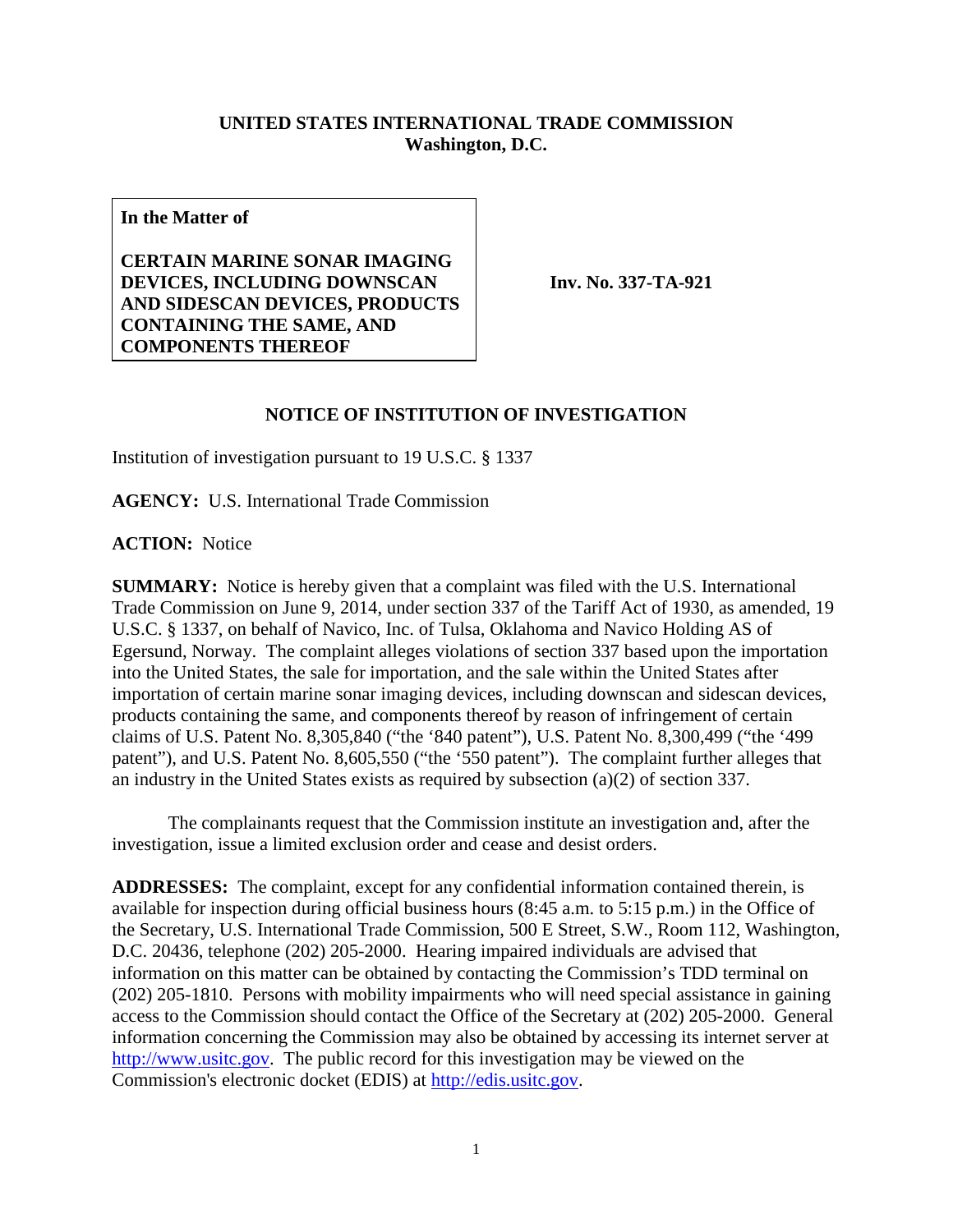**FOR FURTHER INFORMATION CONTACT:** The Office of Unfair Import Investigations, U.S. International Trade Commission, telephone (202) 205-2560.

**AUTHORITY:** The authority for institution of this investigation is contained in section 337 of the Tariff Act of 1930, as amended, and in section 210.10 of the Commission's Rules of Practice and Procedure, 19 C.F.R. § 210.10 (2014).

**SCOPE OF INVESTIGATION:** Having considered the complaint, the U.S. International Trade Commission, on July 7, 2014, **ORDERED THAT** –

(1) Pursuant to subsection (b) of section 337 of the Tariff Act of 1930, as amended, an investigation be instituted to determine whether there is a violation of subsection  $(a)(1)(B)$  of section 337 in the importation into the United States, the sale for importation, or the sale within the United States after importation of certain marine sonar imaging devices, including downscan and sidescan devices, products containing the same, and components thereof by reason of infringement of one or more of claims 1-20, 22-27, 29-46, 49-59, 61-63, 66, 68-73 of the '840 patent, 1, 2, 4-7, 16, 19-21, 23-25, 27-30, 39, 42-44, 46-49, 58, 62-66, and 69-81 of the '499 patent, and claims 1-5, 7, 12-15, 17, 19-25, 32-36, 38-42, 44-45, 47-52, and 57 of the '550 patent, and whether an industry in the United States exists as required by subsection (a)(2) of section 337;

(2) For the purpose of the investigation so instituted, the following are hereby named as parties upon which this notice of investigation shall be served:

(a) The complainants are:

Navico, Inc. 4500 South 129th East Avenue, Suite 200 Tulsa, Oklahoma 74134

Navico Holding AS Nyåskaiveien 2 4370 Egersund Norway

(b) The respondents are the following entities alleged to be in violation of section 337, and are the parties upon which the complaint is to be served:

> Garmin International, Inc. 1200 East  $121<sup>st</sup>$  Street Olathe, Kansas 66062

Garmin North America, Inc. 1200 East 121<sup>st</sup> Street Olathe, Kansas 66062